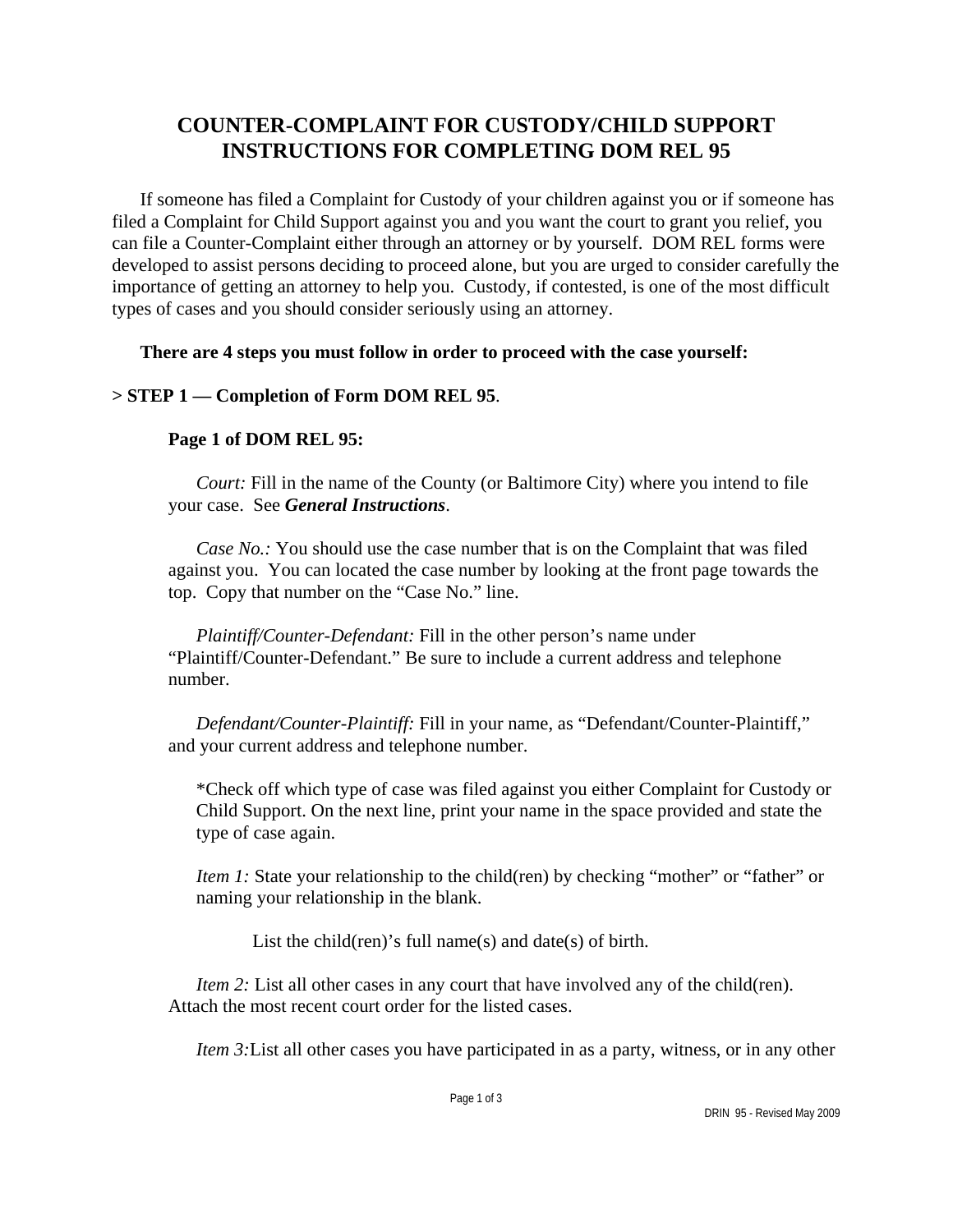way, that concern the custody or visitation of the same child(ren). Include the state in which the case took place, the court, case number, and the date of any child custody determination made in that case. Attach the most recent court order for the listed cases.

#### **Page 2 of DOM REL 4:**

*Item 4:* List any person, not a party to this case, who has physical custody of the child(ren) or claims to have legal or physical custody or visitation rights with respect to the child(ren).

Item 5: Enter the name of the person with whom the child(ren) is(are) living at this time.

*Item 6:* List all other places the child(ren) have lived in the last 5 years. Include the time period, place lived, person with whom they lived and that person's current address.

*Item 7:* Check the box that applies to your case.

*Item 8:* Check each box that applies to you. Check the third box if you believe the amount the parent is paying is not the amount that would be required by the Maryland Child Support Guidelines*.*

*Item 9:* In the space provided, give the court as much details as possible that prove your case and supports the relief that you are asking the court to give you.

#### **Page 2 and 3 of DOM REL 4:**

#### **FOR THESE REASONS:** Check off everything you want but **remember that the court need not give you what you asked for.**

*Custody/Visitation:* You can ask for sole or joint legal custody and/or sole or shared physical custody. You can ask the court to allow the unrestricted visitation with the child(ren) **or** to allow the visitation on a certain schedule or with supervision **or** to deny visitation. You should have a good reason for asking to deny visitation, and the reason(s) should be stated after the word "because."

*Health Insurance:* You can ask the court to order the parent(s)/other parent to include the child(ren) on his/her/their health insurance.

*Child Support:* You can ask the court to order the parent(s)/other parent to pay child support. If you want child support, you must complete a financial statement (DOM REL 30 or 31).

*Other Requests:* If you wish the court to order anything else that relates to the